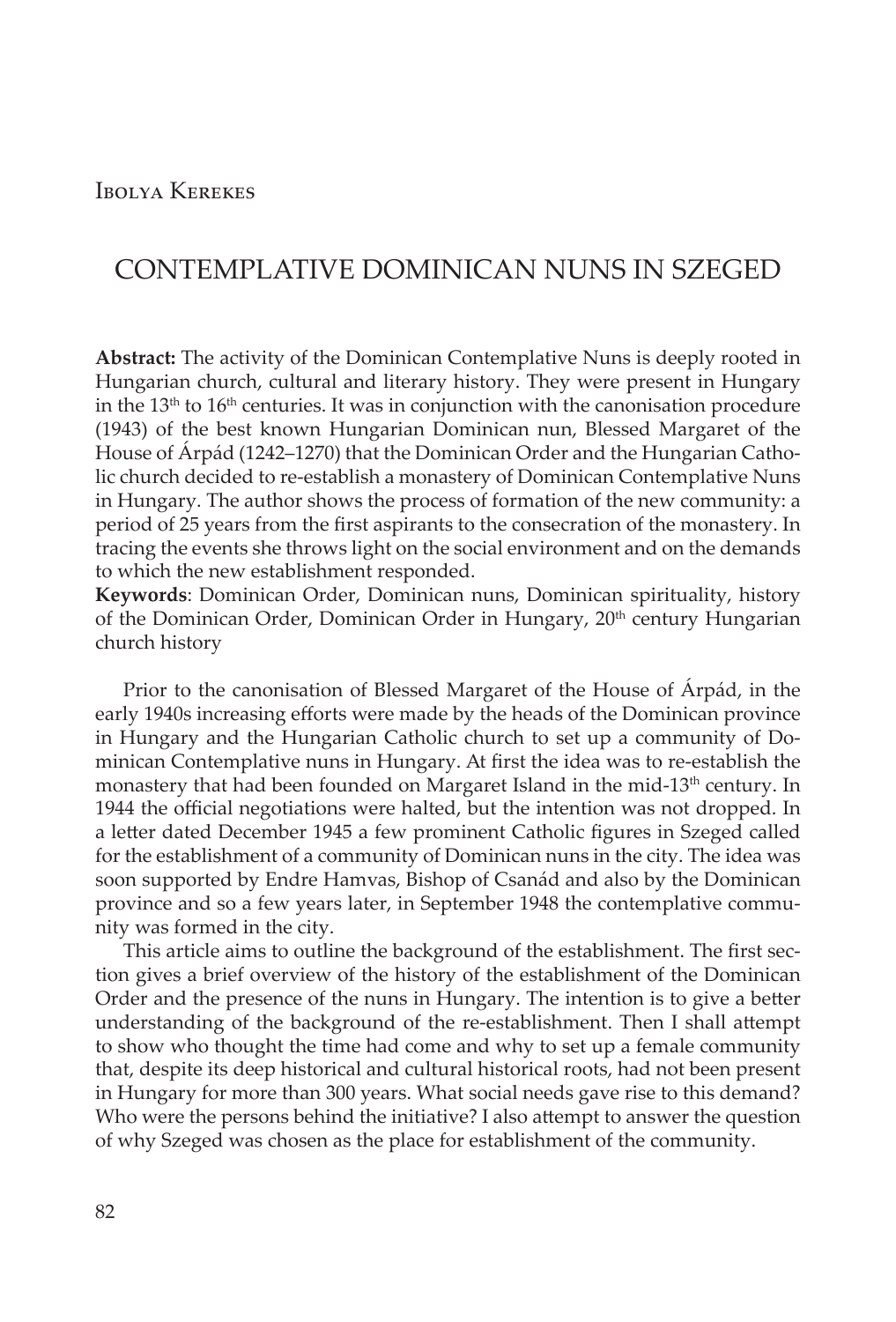# Dominican nuns in Hungary in the 13<sup>th</sup> to 17<sup>th</sup> centuries

The first monastery of Dominican contemplative nuns was set up in Hungary in Veszprem. In 1246 King Béla IV and his wife Queen Mary placed their youngest daughter, then aged four, in this monastery.<sup>1</sup> Their child who was offered to God in gratitude for deliverance from the Mongolian invasion found herself in a community where the principal task of the nuns was to pray continuously for the conversion of the pagans.2 The main goal of their community life was to strive to be the prayerful background to the preaching friars of the order. They were helped in this by their triple vow, the psalms, the daily mass, the communal and private prayers and the spiritual readings. In addition to this they did housework and needlework – mainly making liturgical textiles.

In 1252 eighteen nuns moved to the monastery built on the Island of Rabbits (today Margaret Island) opposite Buda. In both places they dealt with the education of girls, bringing up daughters of noble families. On completion of their training most of the girls left the monastery and married, but some entered the order. A manuscript copying workshop operated within the walls of the monastery on the island.<sup>3</sup>

This flourishing monastic life was destroyed at the beginning of the Ottoman conquest. In the spring of 1540 the nuns fled from the island. The community at first functioned in Nagyvárad, later in Nagyszombat and finally was received by the Clarissa nuns in Pozsony where they continued to live in the Dominican spirit and were allowed to wear their habits. However, they gradually grew old and their numbers dwindled. The last Dominican nun in Hungary, Erzsébet Szegedy died in Pozsony in 1637.4

# **Background of the re-establishment**

A Dominican female community was re-established in Hungary in 1868. However these sisters did not live a contemplative life, they belonged to the *regular Third Order* that had been formed, and did outside, so-called apostolic work.<sup>5</sup>

<sup>1</sup> On her life, see: Bálint 1977. 156-160; on her legend: Érszegi 1983. 110-179.

<sup>2</sup> Harsányi 1938; Király 1979.

<sup>3</sup> For more detail, see: MADAS 2002, 2003; SCHWARZ 2007.

<sup>4</sup> We know far less about the other female Dominican monasteries in Hungary. It is certain that there were also female Dominican communities in Székesfehérvár, Németi, Lábatlan, Pécs, Beregszász, Beszterce, Kolozsvár, Segesvár and Nagyszeben. Bergou s.d.; Bőle 1944; Harsányi 1938. 110- 111; Schwarz 2007. 258-259.

<sup>5</sup> The "hierarchy" of the Dominican Order is built up as follows:

The First Order comprises the friars – (*pater*) and lay brothers (*frater*).

The members of the *Second Order are nuns* living a contemplative life "within the walls" of a monastery; they do not carry out external, apostolic activity. There are two branches within the *Third Order.* The first comprises the *sisters* who commit themselves with vows; they live in a monastic community and besides the life of prayer also carry out external apostolic activity. They form the *Regular Third Order.* The *Secular Third Order* comprises persons who are single or married, who live in their families and the world, striving to live the Dominican spirituality as lay persons.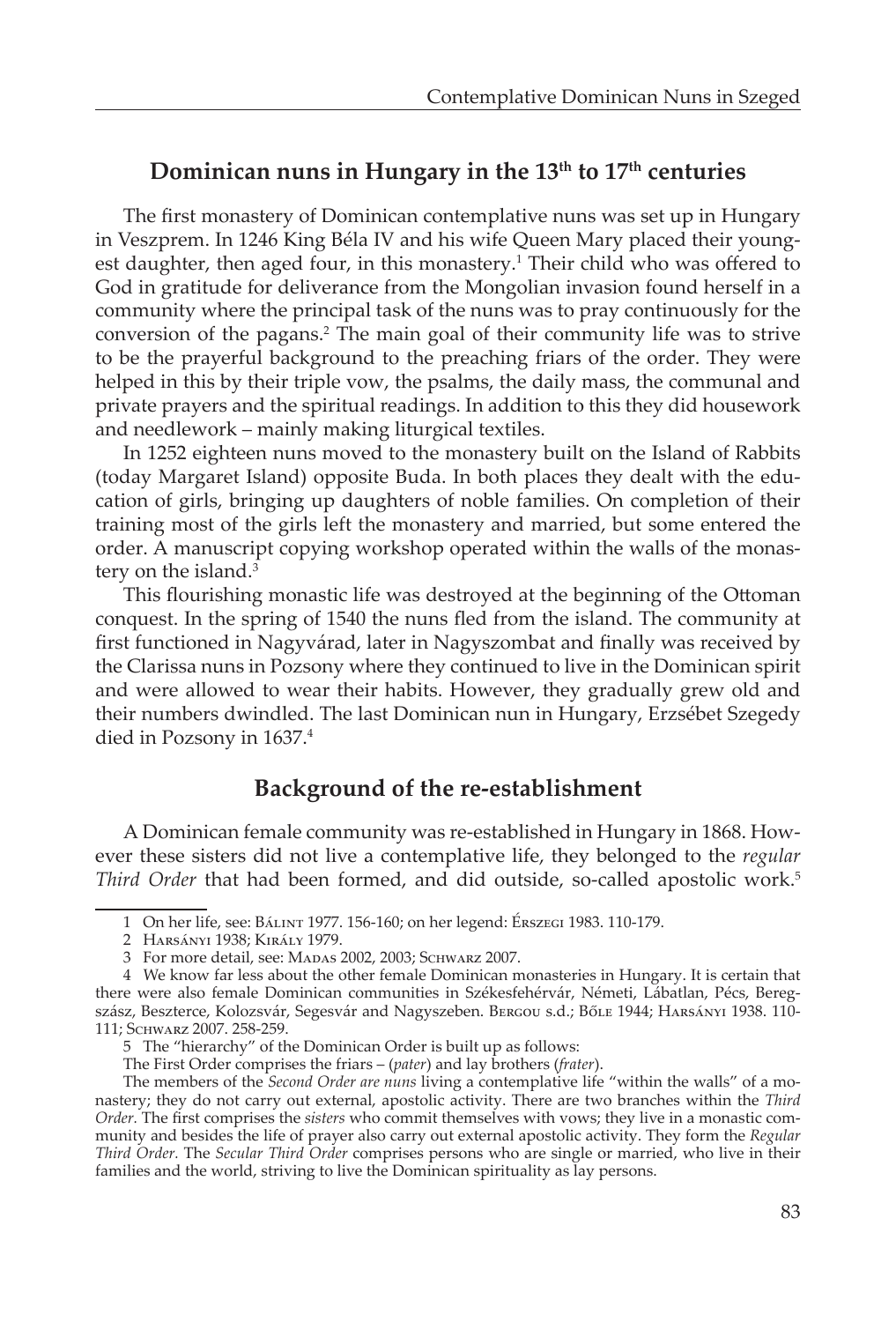They chose Blessed Margaret of the House of Árpád as the patron saint of their *congregation*. Their centre, the *motherhouse,* was in Kőszeg, and they also had monasteries and various educational institutions in Kassa, Szombathely, Vasvár, Velem, Szarvaskend, Hódmezővásárhely and Szeged. In the eight decades up to 1948 when the church schools were nationalised, they dealt with the education of girls.<sup>6</sup>

Before the canonisation of Blessed Margaret of the House of Árpád (1943) serious consideration was given to the idea of reorganising the Second Order in Hungary. Because within the order the contemplative nuns were always under the supervision of the friars, the Dominican province took steps for the establishment.

In that period women with a vocation to be *Second Order*, *Contemplative* Dominican nuns entered monasteries in Austria and Luxembourg. They were trained as nuns there and on their return to Hungary took part in the re-establishment. One of these women was Margit Desits.7 She joined the *regular Third Order* in 1901; when she entered the convent she was given the name of M. (Mária) Evangelista. She took her vows on 30 August 1902 in Kőszeg. For two decades she lived and worked as a sister (as a teacher and prefect) in the *Congregation of Sisters of the Order of Saint Dominic named after Blessed Margaret of the House of Árpád*. However, at the age of 45 she left the community: on 26 May 1923 she officially left the regular Third Order and entered the contemplative Dominican monastery in Friesach, Carinthia. In her new community she was given the name Innocencia. After the period of novitiate she took her vows and became a valued member of the monastery. She remained in contact with the Dominican province in Hungary. After she took her vows P. Szádok Szabó, Provincial of the Dominican Friars at that time and P. Domonkos Ratnik, contacted the mother superior of the Friesach convent. Negotiations began on the possibilities and conditions for establishment of the Second Order in Hungary. They counted on Sister M. Innocencia Desits in the re-establishment.

Meanwhile Dr. László Brüchner, Sopron canon informed the Dominican fathers there that three young girls – namely Margit Dankó, her sister Jolán Dankó, and Róza Bédi – would like to become contemplative Dominican nuns. P. Szádok Szabó had thoroughly examined the case and formed the opinion that they would be fit both for the contemplative life, and for participation in the re-establishment of the Second Order. After consultation with the mother superior of the Friesach monastery, he sent the three aspirants to Luxembourg to learn the Dominican spirit and receive training for the order then, after taking their vows, together with Mother Pia, mother superior of Friesach, Sister M. Innocencia Desits and possibly other sisters, were to return home and begin establishment in Hungary.

<sup>6</sup> Magyar 2007.

<sup>7</sup> Margit M. Evangelista Desits / Innocencia, nun – born: 13 April 1878, Mór (Fejér County); entered: ?.; temporary vows: ?; solemn vows: 30 August 1902; left: 26 May 1923; entered the contemplative Dominican monastery in Friesach (Austria): 1924. In 1938, after the Anschluss, she returned to Hungary and again entered the Third Order. Renewed solemn vows: 23 October 1939. †: 27 February 1948, Szombathely.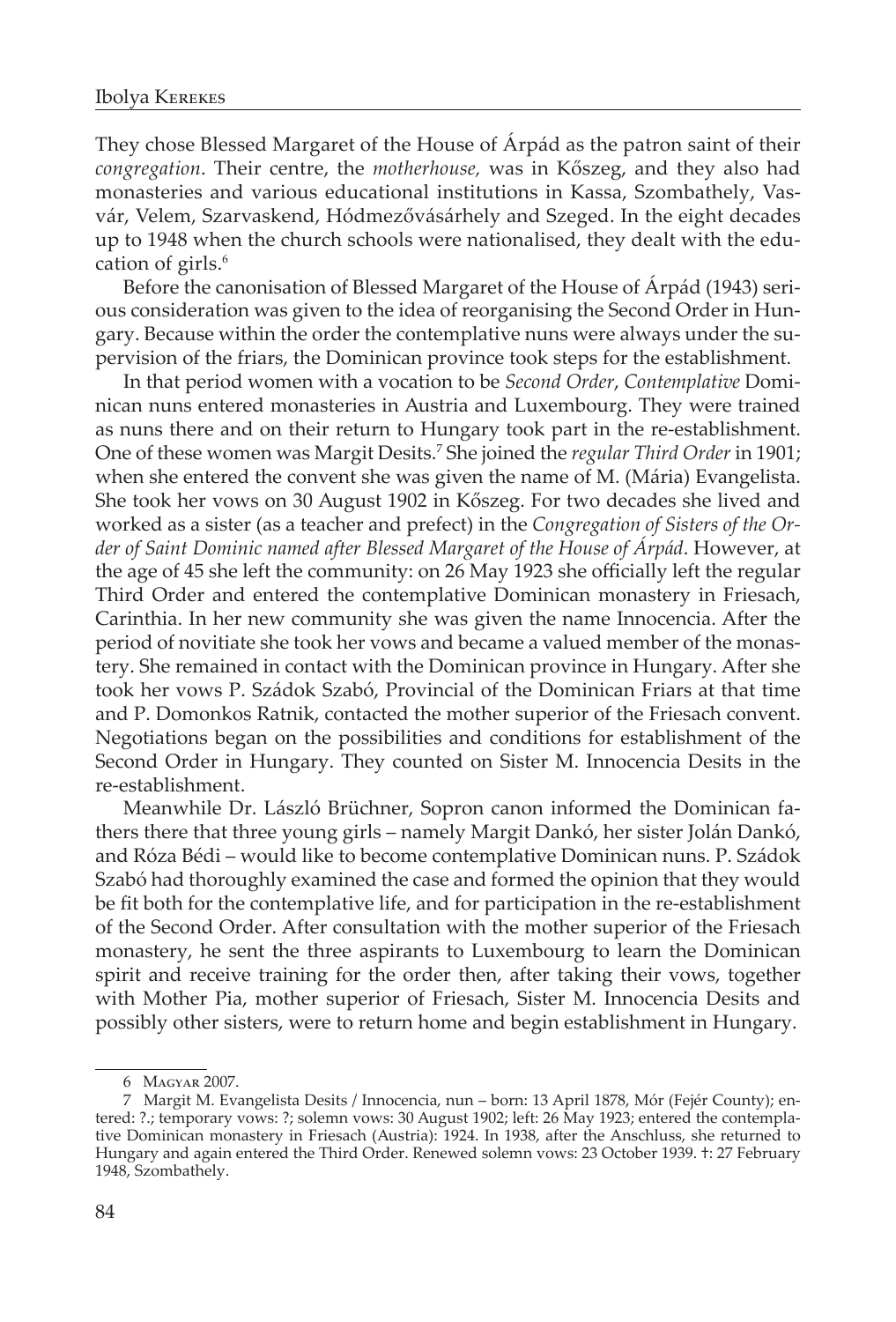The movement for the canonisation of Blessed Margaret of the House of Árpád and the resulting growing demand to follow the example of Margaret (her voluntary sacrifice for her country) probably played a big part in their being sent out. The First World War, the revolutions of 1918-1919, the French and Romanian occupation of Hungary, the Trianon peace dictate, and then the Second World War all brought great suffering and tribulation for the whole country. In this situation the political leaders encouraged the broadest possible combined efforts of the nation. The Hungarian Catholic church also played an important part in these efforts.<sup>8</sup> It strove to hold up as examples to follow for the country in its difficulties saints and blesseds who had lived in similarly difficult times but had nevertheless been able to remain true to their faith, their nation and their homeland. Blessed Margaret of the House of Árpád was one of these examples. She lived in a time when the country had to be rebuilt after the Mongolian invasion. Right from childhood until her early death (1270) she remained faithful to her parents' dedication. When she was able to decide for herself on her fate, she chose the Dominican monastery, life dedicated to God and sacrifice undertaken for her nation. She lived a deep, mystical life of prayer, and with her service to the poor and suffering she remained faithful to her monastic vocation in her everyday life. She lived a life full of self-denial and humiliations, but she bore witness with both her life and her death that sacrifice made for the nation is never in vain.

The example of this life was powerful even seven centuries later. This was why the movement for canonisation became so widely supported.

There were contemplative monasteries in Hungary. The Discalced Carmelite Sisters and the Visitation Order were well known and highly valued members of the Hungarian Catholic church. With the establishment of the monastery of Contemplative Dominican nuns, the intention was to create beside these a community that followed the example of Blessed Margaret of the House of Árpád, living a strict monastic life, offering continuous prayer and self-denial for the salvation of souls and in particular for Hungary.

In the Contemplative Dominican monastery in Limpertsberg, Luxembourg the Dankó sisters became candidate nuns, while Róza Bédi became a candidate lay sister. When taking their vows Margit Dankó was given the name M. Margit, Jolán Dankó became M. Antónia, and Róza Bédi became M. Bartholomea. Not long after taking her vows, Sister Margit contracted tuberculosis and died. She was buried in the monastery's cemetery.<sup>9</sup>

In 1937 a new candidate nun arrived from Hungary: Ilona Szegedy who was 23 years old at the time.10 She was born in Szombathely and came into contact with the Order through the Dominicans there. Because her personality appeared

<sup>8</sup> Barna 2014a; 2014b.

<sup>9</sup> As Sister M. Ilona Szegedy recalled, she offered the sufferings she experienced in her life and sickness for the establishment of the Second Order in Hungary.

<sup>10</sup> Sister M. Ilona, Ilona Szegedy – born: 10 August 1914, Szombathely; parents: Lajos Szegedy and Anna Nyitrai; entered the monastery: 1937 Limpertsberg, Luxemburg; temporary vows: 5<sup>th</sup> August 1939; solemn vows: 27<sup>th</sup> October 1946. †: 16th December 2011.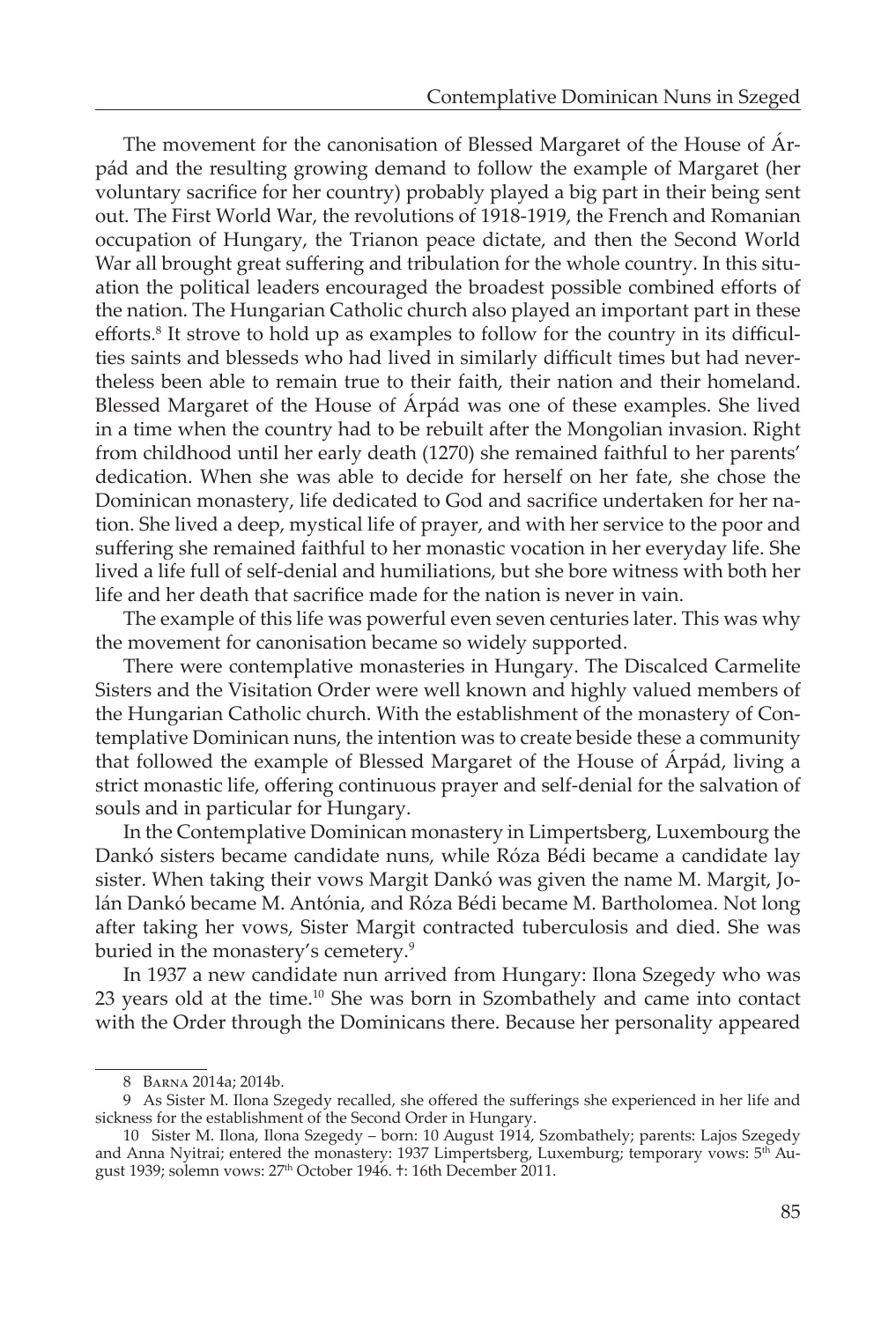to be suitable, the Fathers decided to send her to Luxembourg for training. After she entered the monastery she was given the name M. Ilona.

Thus at the end of the 1930s three young sisters in Limpertsberg, Luxembourg (M. Antónia Dankó, M. Bartholomea Bédi, M. Ilona Szegedy) and two older women in Friesach (M. Innocencia Desits and the mother superior of the monastery, Mother Pia) were preparing to meet the requirements of canon law within a few years, making them suitable to establish a Contemplative Dominican monastery in Hungary.

However, the advance of Nazism thwarted the earlier plans. In 1938 Hitler entered Austria. One of the measures he took was to dissolve the monasteries and so the Friesach sisters too, had to leave their convent. Sister Innocencia was helped to escape to Hungary, where she again requested admission to the congregation of Third Order sisters. In keeping with the rules of the Order, the sister, who was by then 60 years old, completed the novitiate for the third time and on 23 October 1939 once again took her solemn vows. Although for twenty years she had earlier been called M. Evangelista in the congregation, after her return she was able to retain the name of M. Innocencia she had been given in the Second Order. She did not leave the Third Order again. She was in charge of the hostel for students of the sisters' schools in Kőszeg and later in Vasvár. According to one of the Order's records, "she painted and embroidered beautifully". She died in 1948 in the monastery in Szombathely.

The German army occupied Luxembourg in May 1940. A few months later, on 25 February 1941,<sup>11</sup> they dissolved the monastery of the Contemplative Dominican Nuns in Limpertsberg. The nuns were taken in trucks to Eberhardsklausen close to the German-Luxembourg border (but in German territory).<sup>12</sup> A small contemplative Dominican community had been operating here since 1919, established by the Limpertsberg community. Shortly after the nuns were divided into groups and taken elsewhere. Fifteen of them – including the Hungarian nuns – went to Arenberg, to the monastery of Third Order sisters.<sup>13</sup> From here the Hungarian sisters managed to return to Hungary and joined the province of the Third Order sisters named after Blessed Margaret of the House of Árpád.<sup>14</sup> At first, they were placed in the monastery in Kassa that had been returned following the First Vienna Award (1938). After this was lost their paths diverged in 1944: Sister M. Antónia Dankó was sent to the monastery in Kőszeg, M. Bartholomea Bédi to the monastery in Szeged, while M. Ilona Szegedy was given a place in the newly established study house in Budapest. But they all retained the hope that the establishment would be made soon and the contemplative life could begin in Hungary.

In this way the Hungarian nuns trained and prepared in the Second Order were in Hungary when, on 23 July 1943, Pope Pius XII proclaimed Margaret of the House of Árpád a saint.15 On 26 July, 1943, three days after the proclamation in

<sup>11</sup> As Ilona Szegedy recalls, this day was Shrove Tuesday

<sup>12</sup> Today Klausen – Rhein-Pfalz district, Germany. The monastery still stands, but it is empty.

<sup>13</sup> Today part of Koblenz – Rhein-Pfalz district, Germany. The monastery still functions.

<sup>14</sup> Communication from Sister M. Ilona Szegedy.

<sup>15</sup> Gergely 1984. 318-319.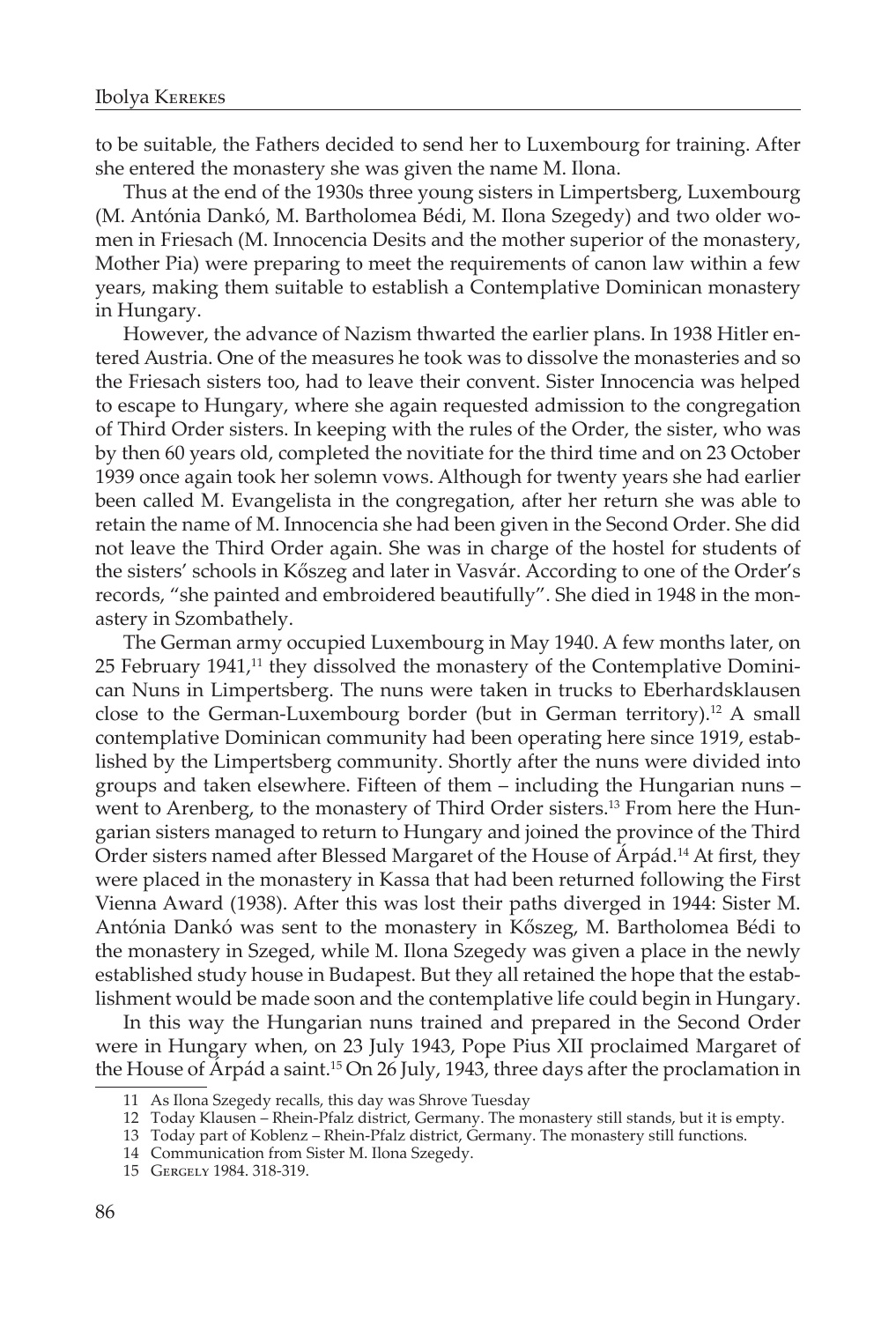Rome, the regular annual meeting of the heads of the Third Order nuns began in the Kőszeg motherhouse. The general mother superior reported that the Dominican fathers and the heads of the Hungarian Catholic church saw that the time had come to establish a contemplative monastery on Margaret Island. Prince Primate Jusztinián Serédi proposed the establishment of a health spa, the revenues from which could ensure the livelihood of the nuns settling on the island. The assets of Sister M. Jozefa Ébner, a member of the Third Order would have provided the initial capital for launching the establishment.<sup>16</sup> Two (unnamed) ladies also contacted the fathers saying that they would like to join the new community and would contribute their dowries to the costs of the foundation. One of them offered 22,000 crowns for the purpose and the other 150,000 crowns. But neither the sisters nor the Dominican fathers gave approval for their admission. However, they offered to care for the two ladies for as long as they lived, to receive them as lifetime regular holiday guests in the health spa to be set up. $17$ 

A few months later, on 26<sup>th</sup> December 1943, Provincial Bertalan P. Badalik informed the congregation of Third Order sisters in writing about the meeting of the province held in Sopron by the Dominican Fathers. They decided there that they would still like to establish Second Order nuns living a contemplative life on Margaret Island, but they would not use the participation of the Third Order for this.<sup>18</sup>

Due to the events of the Second World War, official talks on establishment of the convent were stopped in 1944. The date for its establishment was shifted to an increasingly distant future, but discussions continued in the background. On the part of the Dominican Fathers, it was mainly P. Bertalan Badalik, P. Lajos Implom and P. Domonkos Ratnik who dealt with the matter. After the end of the war they began to look for a smaller house in Budapest suitable for use as a monastery, where a community could begin its life as soon as possible. In the search for a building they drew on the assistance of M. Ilona Szegedy, the Second Order nun who had returned from Luxembourg in 1941. The fathers regarded her as the most suitable person to head the future community.

In this situation, in January 1946 a new location and a new opportunity cropped up unexpectedly.

<sup>16</sup> Vilma Ébner (widow Mrs Aurél Duschek) Sister M. Jozefa – born: 3rd March 1877, Budapest; entered the monastery: 5<sup>th</sup> December 1937; temporary vows: 23<sup>rd</sup> December 1938; solemn vows: 23<sup>rd</sup> December 1941; †: 31<sup>st</sup> October 1963, Hejce (Roman Catholic Care Home). Data gathered by the author from the Book of candidates entering and the Deceased of our congregation.

<sup>17</sup>  *Annalen der Congregation*.

<sup>18</sup> *Annalen der Congregation*.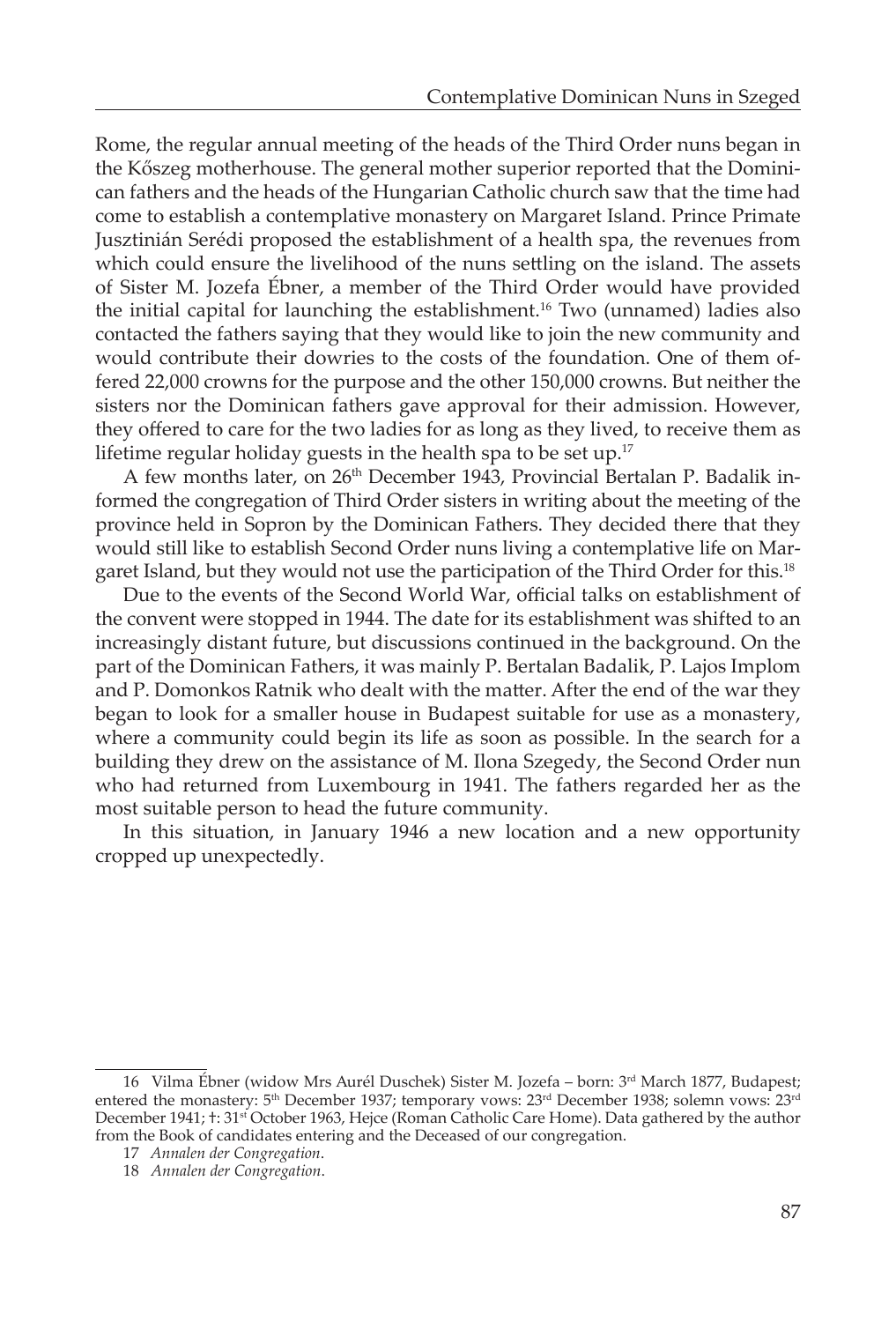# **The invitation to Szeged**

With her organising work Sister M. Innocencia Simóka<sup>19</sup> who lived in the Szeged monastery of the Third Order sisters and worked as a kindergarten teacher played a very important role in the national movement initiating the canonisation of Blessed Margaret of the House of Árpád. It seems likely that it was also her contribution behind the document addressed to P. Bertalan Badalik, signed by a few intellectuals in Szeged on 27<sup>th</sup> December 1945, the feast of John the Divine. In this they ask the Dominican Principal to accept a house in Szeged since, given the situation in Budapest at that time the establishment of the convent on Margaret Island was not possible in the foreseeable future, so that the establishment could eventually start from the small community to be created in Szeged.<sup>20</sup> The authors of the text also mentioned that there were few members of monastic orders on the Great Plain and no contemplative monastery at all. The signatories<sup>21</sup> expressed the hope that the Szeged house of the Dominican Contemplative nuns could open at the approaching great feast of the Csanád diocese, the 900<sup>th</sup> anniversary of the death of the martyr bishop Saint Gerard<sup>22</sup>.

Endre Hamvas Bishop of Csanád, who lived in Szeged, supported those making the request. A close acquaintance of Sister M. Innocencia Simóka, Mrs Mihály Tóth – widow of a Szeged municipal councillor – offered the 20-room house and garden in the town centre at No. 3 Madách Street that she had inherited from her husband and all her assets. At the same time she also indicated that she herself wished to enter the community. Sister Innocencia requested her church superior Sándor Kovács, Bishop of Szombathely, and was granted permission to leave the congregation of apostolic sisters and to be transferred from the Third Order to the Second Order. Sister M. Euphemia Bucsy, who had returned from the Gleisdorf monastery of the Dominican Sisters in Austria at the end of the war would also have joined them. Because Bishop Hamvas was unable to contact Provincial Bertalan Badalik in January 1946, and as he was informed by the Innocencia sisters that they were unable to contact the sisters in Luxembourg, and the authorisation of the Holy See and the Dominican Provincial was not needed for the new establishment, he gave his approval for the organisation of the monastery.

However Bishop Hamvas was troubled by the matter. In June 1946 he requested the Jesuit P. Antal Petruch, a teacher at the theological seminary in Szeged, to

<sup>19</sup> Sister M. Innocencia Katalin Simóka – born: 4<sup>th</sup> October 1896, Herény (Vas County); parents: Jakab Simóka and Ilona Csempesz; entered the monastery: 18<sup>th</sup> April 1927; temporary vows: 20<sup>th</sup> April 1928; solemn vows: 22nd August 1931; †: 10th July 1956, Jászberény (Roman Catholic Care Home). Data gathered by the author from the *Book of candidates entering and the Deceased of our congregation.*

<sup>20</sup> *Szeged – Episcopal Archive of the Csanád Diocese (Szeged).* IV. doboz 49/946.

<sup>21</sup> The members of the *"Committee formed to advance the establishment of a Second Order convent in Szeged"*: Sándor Bálint, chairman of the committee, Géza Havass, secretary to the bishop, Dr. Lajos Dávid, retired university professor, Dr. Ödön Gaál, public prosecutor, Dr. Györgyi Sáfrán, teacher, Ilona Acsay, Csanád diocese head of KALÁSZ, P. István Békési SJ, Csanád diocese head of KALOT, and János Pálinkás and Lajos Szegvári representing the Congregation of Mary.

<sup>22 24&</sup>lt;sup>th</sup> September 1946.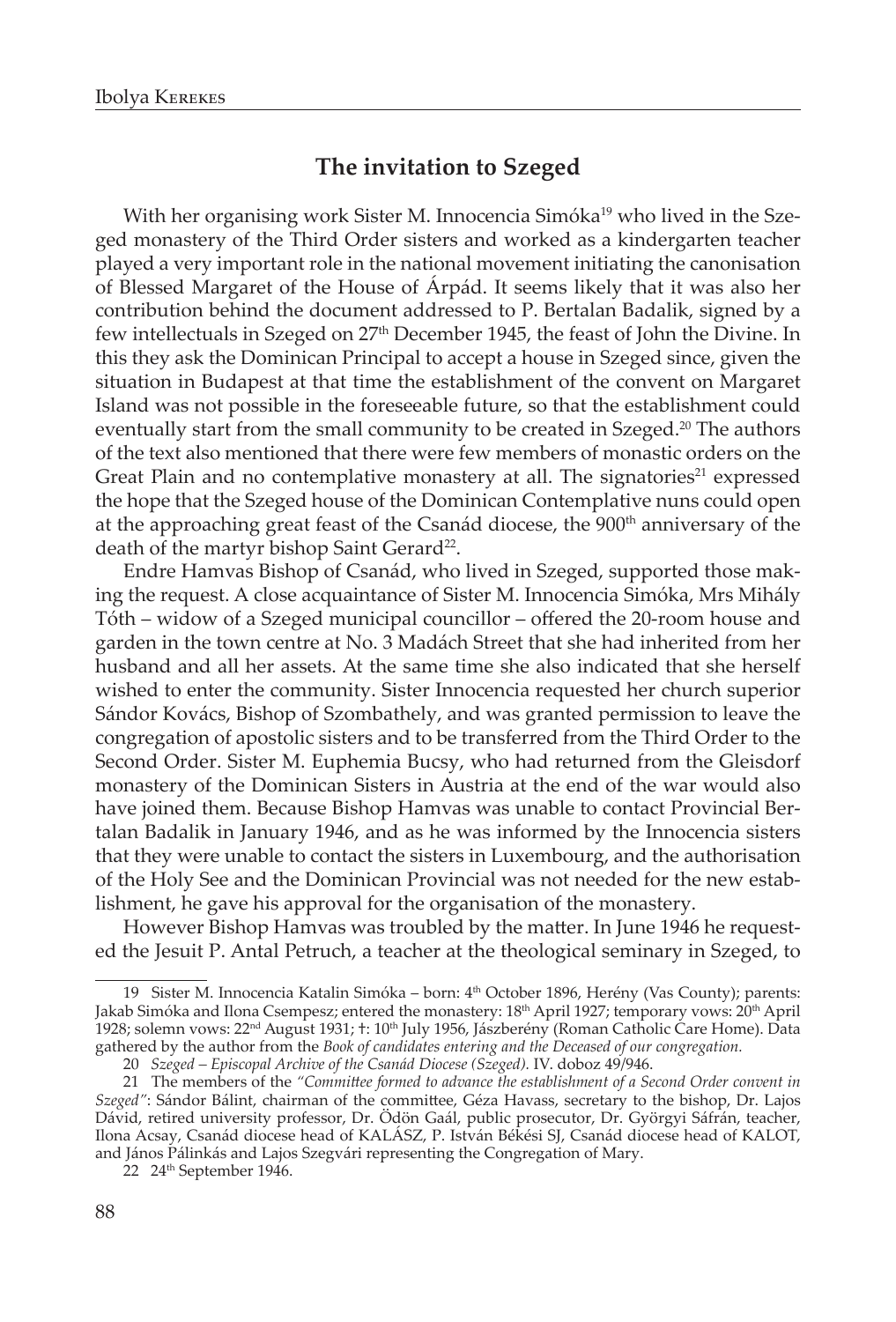look into the questions of canon law regarding the establishment. It was found that, in contrast to the *regular Third Order* the *contemplative nuns* came under the jurisdiction not of the bishop of the given diocese, but of the Dominican Fathers. Thus it was not the bishop but the male order that had the right to establish a new community. On 26<sup>th</sup> August 1946 Endre Hamvas discussed the matter in person with the Provincial Bertalan Badalik.<sup>23</sup> At this meeting Bishop Hamvas also learnt that the Fathers were engaged in well advanced negotiations with Rome – with the Apostolic See and the centre of the Dominican Order – on re-establishment of the Second Order in Hungary. And also that Sister M. Innocencia Simóka and her companions had failed to inform him that contemplative nuns with vows had been living in Hungary for years.<sup>24</sup> However firmly Sister Innocencia claimed that she and Sister Euphemia could simply transfer to the Second Order and be founding members of the monastery, the church rules did not allow this. After the meeting the bishop suspended his approval for operation of the monastery, then joined the petition of the fathers in which they sought the authorisation of the Holy See for establishment of the Second Order. The Bishop of Szombathely withdrew his permission for the transfer of Sister M. Innocencia Simóka. The heads of the Order refused the entry of Mrs Mihály Tóth, but they did not exclude the possibility of her participation in the life of the future community as an external member. But they found the building in Madách Street suitable for the purpose of a monastery, and since the widow maintained her offer of the house, preparations for the settlement in Szeged began in the autumn of 1946.

The fathers would have liked to appoint as leader of the community M. Ilona Szegedy who had returned from Luxembourg in 1942. However, there was the problem that – as she had entered the order in 1937 and in keeping with the rules in 1939 took her temporary vows for three years – because of the German occupation, the transfer of the convent then her escape to Hungary, she had been unable to take her solemn vows. From 1942 she renewed her temporary vows each year, trusting that after the war came to an end she would be able to return to her original community and take her solemn vows there in conformity with the Church Laws and the rules of the order. The Second World War ended in the spring of 1945, but there was no chance of returning to Luxembourg and later returning from there. The fathers therefore decided, in view of the extraordinary situation, to seek approval from Rome, from the Apostolic Holy See and the centre of the Dominican Order for her to take her vows in Hungary. The permission arrived and on 27th October 1946 Sister Ilona was able to take her solemn vows in her

<sup>23</sup> Bertalan Badalik was born in 1890 in Hódmezővásárhely; he entered the Dominican Order in 1908, he was ordained in 1914 in Graz. He was head of the Hungarian Dominican province from 1938 to 1946. After his appointment ended, he became prior of the Dominican monastery attached to the Dominican church in Thököly Street, Budapest. On 30<sup>th</sup> July 1949 he was appointed Bishop of Veszprém by Pope Pius XII. On 15<sup>th</sup> August 1957 he was interned in Hejce by the state security force and kept under house arrest. Because of his serious illness he was allowed to leave for Budapest on  $5<sup>th</sup>$  September 1965 with the permission of the State Office for Church Affairs. He died there on  $13<sup>th</sup>$ October 1965. He was buried in Hódmezővásárhely, the place where he was born.

<sup>24</sup> Sister Innocencia must have known about this as one of them, M. Bartholomea Bédi was serving in Szeged and Sister Innocencia was her companion in the monastery in Hóbiárt basa Street.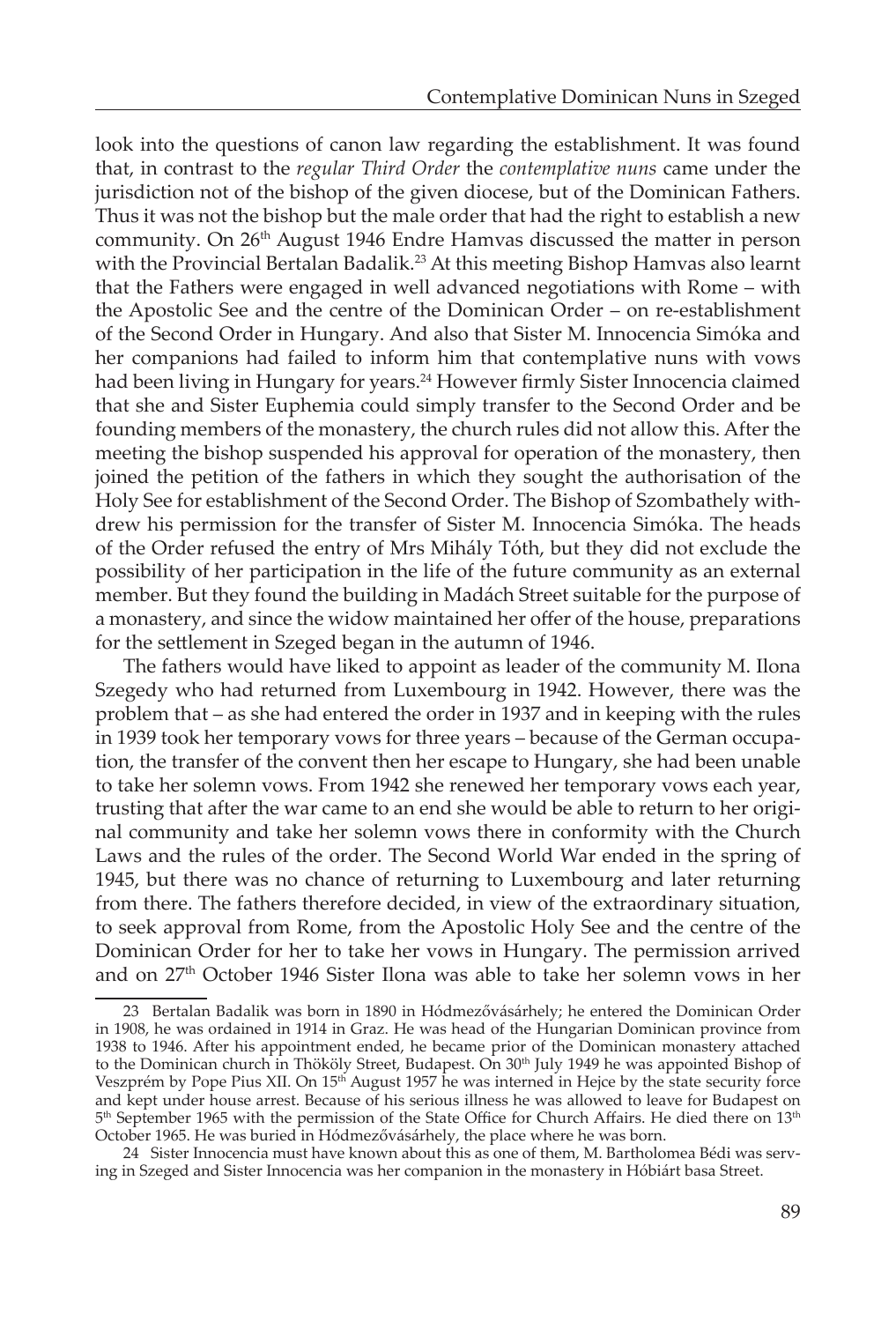place of service at that time, in the chapel of the Third Order Dominican sisters' Budapest monastery, in the presence of P. Domonkos Ratnik, on behalf of the Dominican Provincial P. Bertalan Badalik. With this she became fit under canon law to lead the future community.<sup>25</sup>

Provincial Bertalan Badalik had already in 1945 reached an agreement on the matter with the mother superior of the Dominican nuns in Limpertsberg. He had informed her that Sister Ilona was expected to take her solemn vows, and asked for two sisters from Luxembourg to take part in the Hungarian establishment. The mother superior in Luxembourg was not surprised by the request. It was for this reason that they had accepted the Hungarian aspirants, begun their training, and prayed every day for ten years for the establishment of a community in Hungary. But after the war ended things did not proceed as smoothly as they would have liked. Because of the transfers their community was still small and weak, it would take time for them to strengthen and be able to send sisters to a new establishment. Obtaining official papers was also a problem. Under the political conditions at the time, it appeared to be difficult for nuns with Luxembourg citizenship to move to Hungary. This left the possibility of establishing the community from Hungary and only with Hungarian nuns.

In the mean time coordination with Rome, the process of authorisation and petitions continued but the matter advanced only very slowly. After the elections in 1948 the communist party came to power in Hungary and this brought political changes. The state expropriated Mrs Mihály Tóth's house. It was divided into multiple apartments, only a small space was left for the widow and strangers moved in to the house. In May 1948 news came that one of the apartments would become vacant in early June. The Dominican Provincial at the time, P. Lajos Implom asked the Superior of the Third Order sisters, M. Remigia Schindele, to give her approval for sisters M. Ilona Szegedy and M. Bartholomea Bédi to move into the apartment when it became vacant, before others applied for it. A few weeks later the Third Order allowed M. Euphemia Bucsy and M. Augusztina Niczky to move into the house as well.<sup>26</sup> However P. Lajos Implon firmly refused to allow M. Innocencia Simóka to transfer to the Second Order.

In September 1948 Endre Hamvas Bishop of Csanád consecrated the monastery placed under the protection of Blessed Margaret of the House of Árpád. M. Ilona Szegedy became the superior, and the members of the community were M. Bartolomea Bédi, M. Euphemia Bucsy, M. Antónia Dankó and M. Augusztina Niczky <sup>27</sup>. The nuns regarded their primary aim as being continual prayer and expiation for Hungary in its difficult situation, for the Hungarian Catholic church and the conversion of souls. Although they lived in the centre of the city, in a

<sup>25</sup> A Dominican male monastery operated in Szent Domonkos Street, attached to the Dominican church in Thököly Street. At the request of the fathers the Third Order sisters established a small community here in 1945. The principal task of the five sisters placed here was to run the fathers' household. 26 In the same weeks talks were held on the nationalisation of the church schools.

<sup>27</sup> Jolán Niczky - Sister M. Augusztina - born: 18<sup>th</sup> May 1905, Budapest, entered the monastery: 18th August 1927, temporary vows: 1928; solemn vows: 1932; †: 1st May 1971, Budapest. I have not yet found any information on an earlier connection with the Second Order.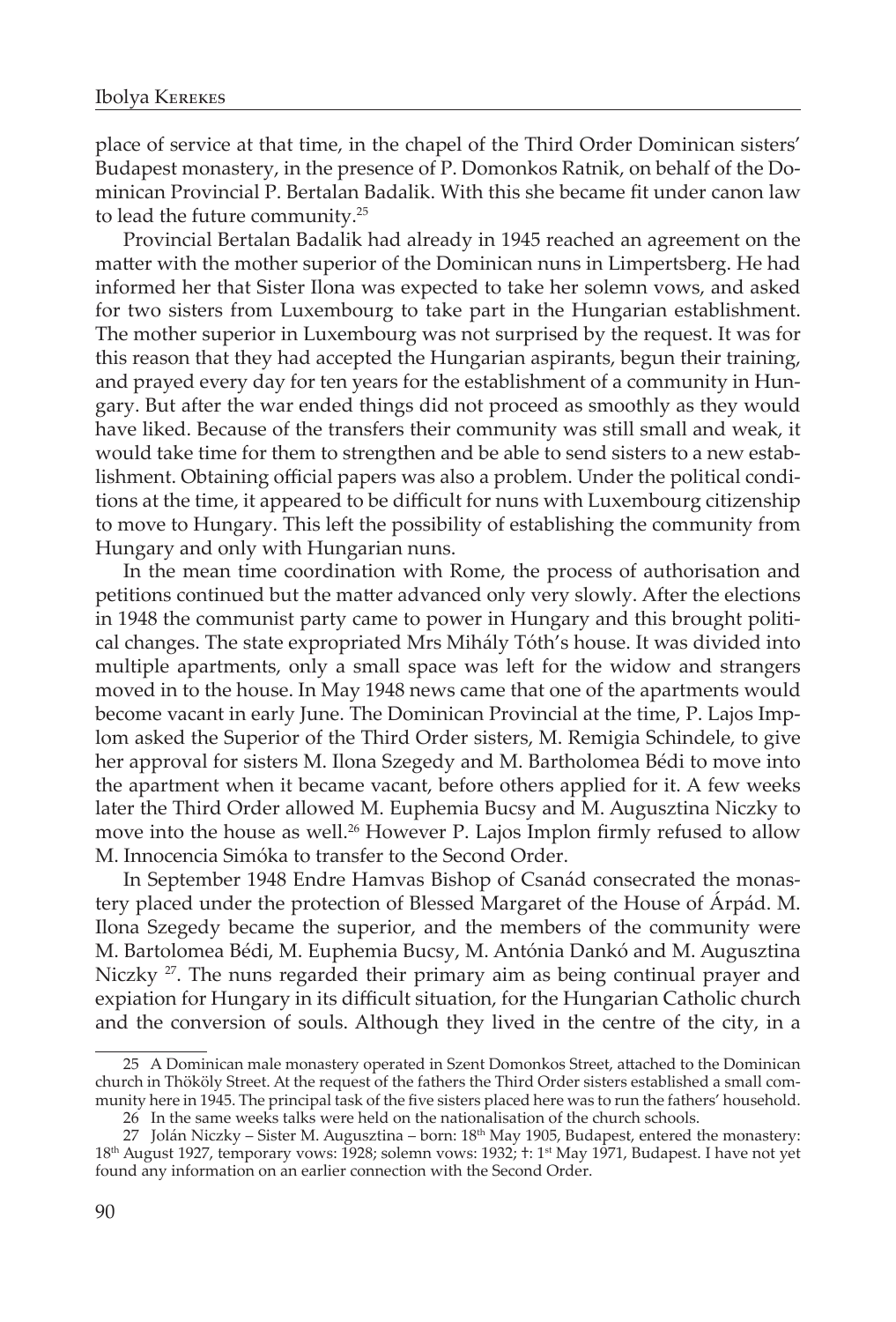place that was ill suited to the contemplative monastic life, they strove to create inner silence so that they could concentrate as fully as possible on their prayers.

# **Epilogue**

They had barely two years of life together. Although the nuns did not live in complete withdrawal from the world – on the major feasts they held mass in their chapel and awaited believers for the Act of Adoration – their community was too small and too young to leave a deep imprint either on the church or on the life of the city. Their quiet life of expiation and prayer did not attract the attention of the outside world. This was despite the fact that the establishment took place after 25 years of preparation and it meant the re-establishment of an order that had a long history but had not been present in Hungary for three hundred years. Nor did contemporaries show interest in the fact that this happened in a place where the contemplative, monastic way of life had not been present for three centuries. This silence and silencing was due in great part to the change that had occurred in the social and political environment that did not favour the contemplative or even the monastic way of life.

With the dissolution of the monastic orders in 1950 the Dominican nuns had to leave their monastery too. They had to put aside their monastic habit and take secular jobs. But their vocation did not end. Their vows remained valid and each of them strove to keep their promise to God under the changed circumstances. Although they went their separate ways, they offered their lives, work, prayer, renunciations and trials for the same common goal: the Dominican Order and the conversion of souls.

The former monastery building still stands in Madách Street in Szeged, but no one today knows what an important effort was once made in this private house. This is why I have attempted with this article to outline the background of the establishment and to evoke the memory of those who made so many sacrifices for the creation of the community.<sup>28</sup>

<sup>28</sup> I would like to express my thanks to the Apostolic Congregation of the Dominican Nuns named after Saint Margaret of the House of Árpád for permission to examine the archive of the order. I also gratefully preserve the words of Sister Ilona Szegedy († 2011), who shared with me her memories of the establishment of the Szeged monastery.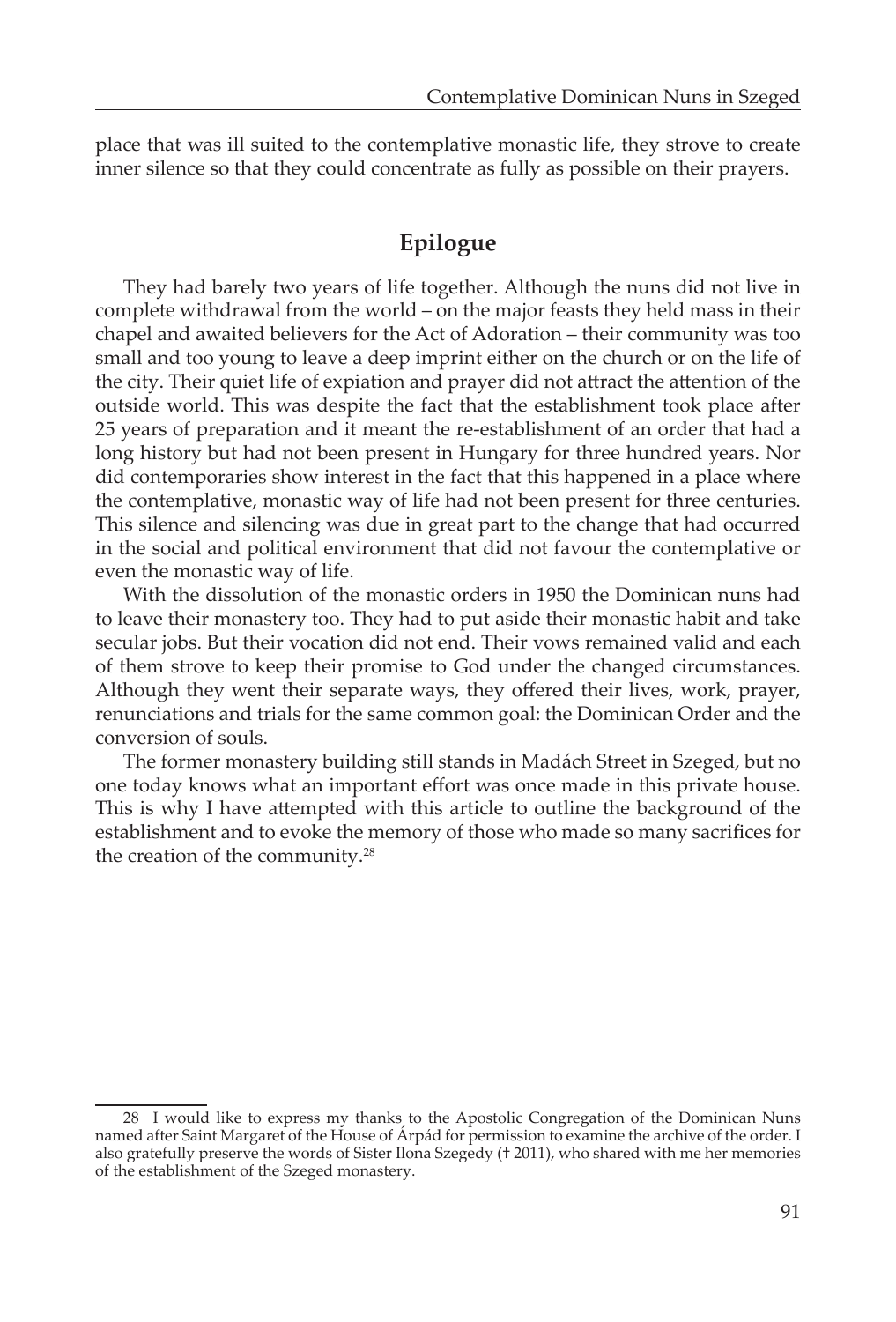# LITERATURE

#### Bálint, Sándor

1977 *Ünnepi kalendárium I.* [Calendar of Feasts I] Szent István Társulat, Budapest.

#### Barna, Gábor

- 2014a Hogyan szerkesszük meg egy szent tiszteletét? A társadalmi igények, a politika és a megélt vallásosság szerepe Árpád-házi Margit szentté avatásában. [How to Create the Cult of a Saint? The role of social demands, politics and lived religion in the canonisation of Margaret of the House of Árpád.] In: Barna, Gábor – Kerekes, Ibolya (eds.): *Vallás, egyén, társadalom*. [Religion, Individual, Society.] SZTE BTK Néprajzi és Kulturális Antropológia Tanszék, Szeged, 163-205.
- 2014b Szent Margit ima-akciók a 20. század első felében. [Saint Margaret prayer actions in the first half of the  $20<sup>th</sup>$  century.] In: BARNA, Gábor – Povedák, Kinga: *Lelkiségek, lelkiségi mozgalmak Magyarországon.* [Spiritualities and Spiritual Movements in Hungary.] SZTE BTK Néprajzi és Kulturális Antropológia Tanszék, Szeged, 208-223.

#### Bergou, Géza Imre OP

s.d. *A domonkos-rendi nővérek története, eszményei és élete*. [History, Events and Life of the Dominican Nuns.] (Manuscript)

#### Bőle, Kornél

1944 *Gyöngyvirágok és margaréták Árpádházi Szent Margit oltárán. Születése 700 éves jubileumának és szenttéavatásának ünneplése*. [Lily of the Valley and Daisies on the Altar of Saint Margaret of the House of Árpád. Celebration of the 700<sup>th</sup> Anniversary of her Birth and of her Canonisation.] Credo kiadása, Budapest.

#### Érszegi, Géza (ed.)

1983 *Árpád-kori legendák és intelmek*. [Legends and Admonitions of the Árpádian Era.] Szépirodalmi Könyvkiadó, Budapest.

#### Gergely, Jenő

1984 *A püspöki kar tanácskozásai. A magyar katolikus püspökök konferenciáinak jegyzőkönyveiből, 1919 – 1944.* [Meetings of the Episcopacy. From the Minutes of the Conferences of Hungarian Catholic Bishops.] Gondolat Kiadó, Budapest.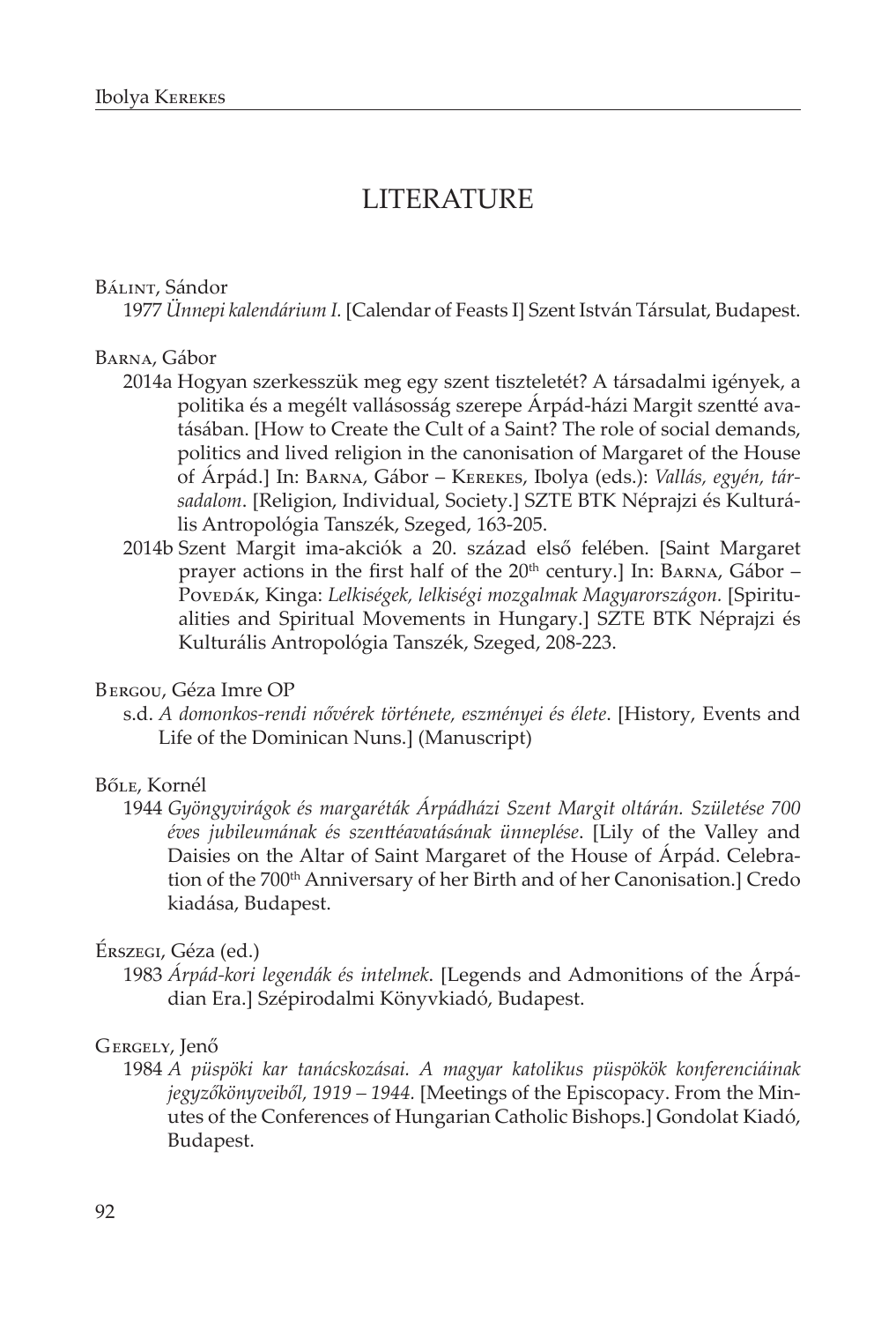### Harsányi, András

1938 *A Domonkos Rend Magyarországon a reformáció előtt*. [The Dominican Order in Hungary before the Reformation.] Nagy Károly Grafikai Műintézete, Debrecen. [Reprint: 1999, Paulus Hungarus – Kairosz Kiadó, Budapest]

### Király, Ilona

1979 *Árpádházi Szent Margit és a Sziget*. [Saint Margaret of the House of Árpád and the Island.] Szent István Társulat, Budapest.

### Madas, Edit

- 2002 *Középkori prédikációirodalmunk történetéből. A kezdetektől a XIV. század elejéig*. [From the History of Hungarian Homilectic Literature in the Middle Ages. From the Beginnings to the Early 14<sup>th</sup> Century.] Kossuth Egyetemi Kiadó, Debrecen.
- 2003 Írás, könyv és könyvhasználat a középkori Magyarországon, 1000 1526. [Writing, Books and the Use of Books in Hungary 1000–1526.] In: Madas, Edit – Monok, István: *A könyvkultúra Magyarországon. A kezdetektől 1730-ig*. [Book Culture in Hungary. From the Beginnings to 1730.] Balassi Kiadó, Budapest, 7-65.

### Magyar, Marietta Mirjam OP

2007 Az Árpád-házi Szent Margitról nevezett domonkos nővérek. [The Dominican Nuns named after Saint Margaret of the House of Árpád.] In: Il-LÉS, Pál Attila – ZÁGORHIDI CzIGÁNY, Balázs (eds.) *A domonkos rend Magyarországon*. [The Dominican Order in Hungary.] Pázmány Péter Katolikus Egyetem – METEM – Domonkos Rendtörténeti Gyűjtemény, Piliscsaba – Budapest – Vasvár, 131–147.

### SCHWARZ, Katalin

2007 A nyulak-szigeti domonkos apácák könyves emlékei. [Book Memories of the Dominican Nuns on the Isle of Rabbits.] In: ILLÉS, Pál Attila – Zágorhidi Czigány, Balázs (eds.) *A domonkos rend Magyarországon*. [The Dominican Order in Hungary.] Pázmány Péter Katolikus Egyetem – ME-TEM – Domonkos Rendtörténeti Gyűjtemény, Piliscsaba – Budapest – Vasvár. 246-275.